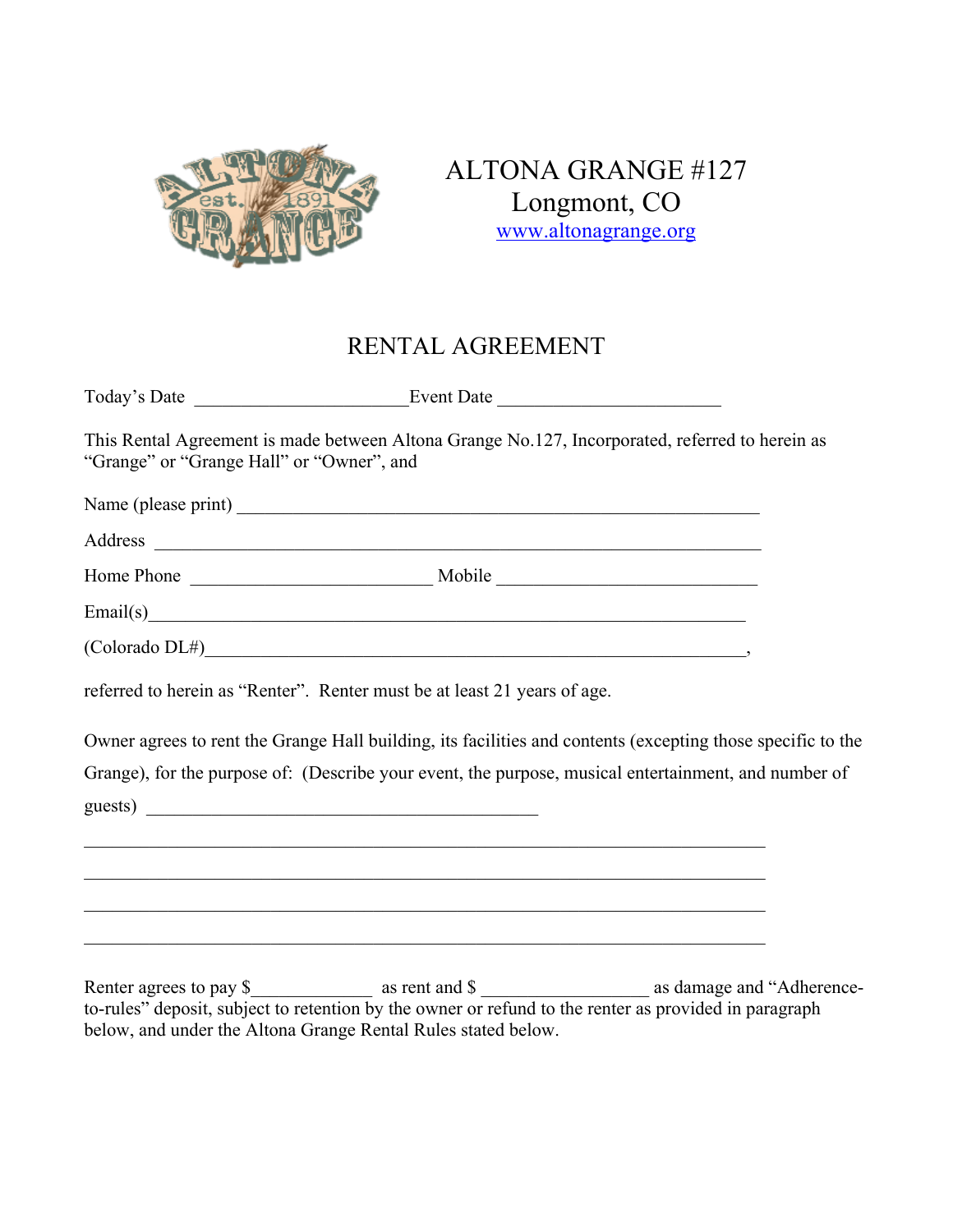The Grange Hall shall be used by Renter solely for the purpose stated above and Renter shall not use or allow to be used for any other purpose, or in violation of any law, ordinance, or government regulation, or for any other purpose or in any manner hazardous to the Grange Hall or unsafe to any occupants.

Renter acknowledges that renter has examined the Grange Hall and premises, is satisfied with the condition thereof and relies completely upon such examination, and not upon any representation or promise of the Owner or any other person in renting the Grange Hall.

Renter shall be responsible for all liability occurring or resulting from the consumption of any alcoholic beverage in the Grange Hall or on its premises during the rental period. By signing this agreement, Renter acknowledges that alcohol cannot legally be sold at the Grange Hall and agrees to abide by the law.

Renter shall maintain order throughout the rental period, and shall not engage in, or allow others to engage in any event or conduct in the Grange Hall or on its premises, which may cause harm, injury or damage to person or property during the rental period.

Renter shall secure from the public agencies having jurisdiction, any license or permit required as to any activity or purpose for which the Grange Hall or its premises are to be used, and shall pay any cost or fee required for such license or permit.

Renter shall be responsible for removing all trash generated by their rental use, including any trash inside the building as well as trash on the property outside. Upon expiration of the rental period, Renter shall return the Grange Hall and its premises to Owner in the same condition as at the commencement of the rental period, abiding by the rental rules and completing and abiding by the trash removal requirements.

If use of the Grange Hall by Renter results in damage to the Grange Hall, its premises, or any contents furnished by the Owner, the Renter shall be liable to the Owner for the amount of such damage. The Owner shall apply the damage deposit referred to in paragraph above, up to the amount of such damage. If the amount of damage exceeds the amount of the damage deposit, the Renter shall pay the Owner the amount of such excess promptly upon demand by Owner. If Renter fails to pay such excess amount when so demanded, and Owner brings suit against Renter to recover same, Owner shall be entitled to be awarded costs and reasonable attorney fees in addition to any amount awarded Owner by the Court for damage. However, Owner shall promptly return to Renter any portion of the damage-deposit which is in excess of damage, if any, to the Grange Hall or its premises, or any contents furnished by the Owner.

If the Renter fails to comply with the Rental Rules or fails to complete or comply with the trash removal requirements the Owner has the right to retain any or all of the deposit.

Renter shall defend, indemnify, and hold harmless from any and all claims, losses, liability, demands, suits, or judgments, including attorney's fees, legal costs, and personnel costs, brought against Owner by any person or entity for deaths or injuries to persons or for loss or damage to property arising out of or in connection with the use and occupancy of the Grange Hall and its premises by Renter, it agents, servants, employees, or invitees.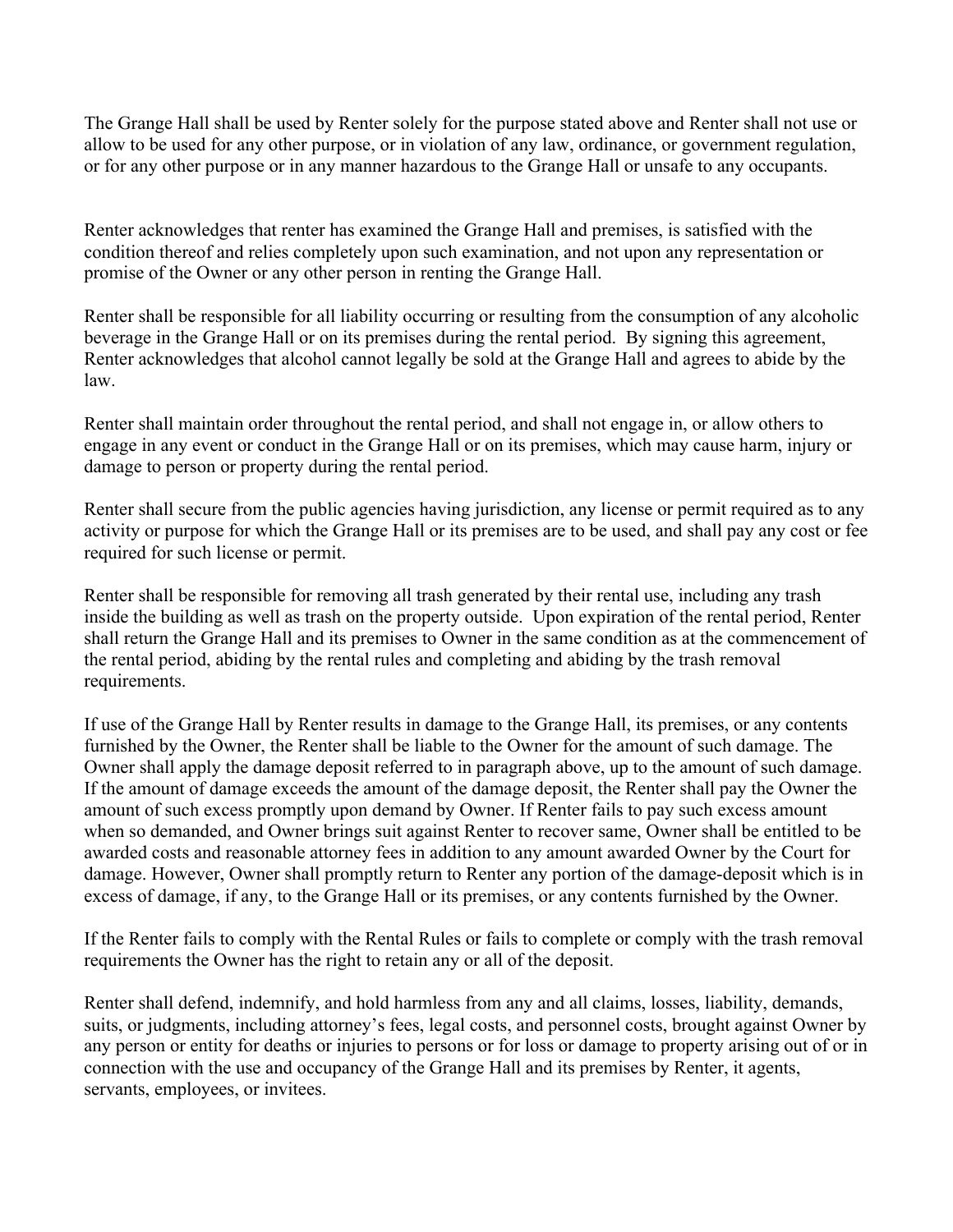The Grange shall not be liable for any damage or injury to Renter, its agents, servants, employees, or invitees or any other person, or to any property occurring on the Premises, or any part thereof, or in common areas thereof. The Renter accepts the leased premises in the "as is condition" and shall not hold the Grange liable for any disruption of use or termination of use caused by ongoing construction, use restrictions or governmental regulations. The Renter shall not hold the Altona Grange, Inc., the building owner, liable for any injury or damage resulting from any condition including worn or defective floors, wiring, or by the breaking, freezing or stoppage of the gas or plumbing; furthermore, Renter agrees to assume the risk of injury to himself, his family or guests arising from slipping or falling in the common passageways, parking lot or other general areas, whether or not these areas are kept free of snow, ice and water. The Renter agrees to indemnify and hold the Altona Grange, Inc., harmless for against any and all liability, arising from injury during the term of this lease to person or property, occasioned wholly or in part by any act or omission of the Renter, Renter's guests, employees, and assigns. Altona Grange Inc. is not responsible for any property owned and/or used by the Renter in the Premises.

In Owner's sole discretion, Owner may require a properly executed Certificate of Liability Insurance on which the Owner has been named as the Certificate Holder, and as an Additional Insured, OR shall be named on the Renter's liability insurance policy as an Additional Insured for liability arising out of the use of the Grange Hall by the Renter for the duration of the rental period.

This document, including the Rental Rules herewith, contains the entire agreement and understanding between the parties relating to the Grange Hall and its premises. No modification or claimed waiver made after the date of this agreement shall be binding upon the parties unless in writing making specific reference to this agreement and signed by the Owner and Renter.

# **RENTAL RULES**

## **MUSIC**

- Live and recorded amplified music allowed inside building.
- Only acoustic music is allowed outside. No amplified music or microphones outside.
- Performance sound level shall be no higher than 83db at the east end of the Grange Hall as recorded by the Grange decibel meter.
- Music must end by 10PM

# **CARE OF THE BUILDING & PROPERTY**

- Renter must be on the premises during the entire event.
- No additional outside lighting allowed.
- Outdoor activities must be concluded by sunset.
- No smoking
- No gum
- No open fires
- No camping